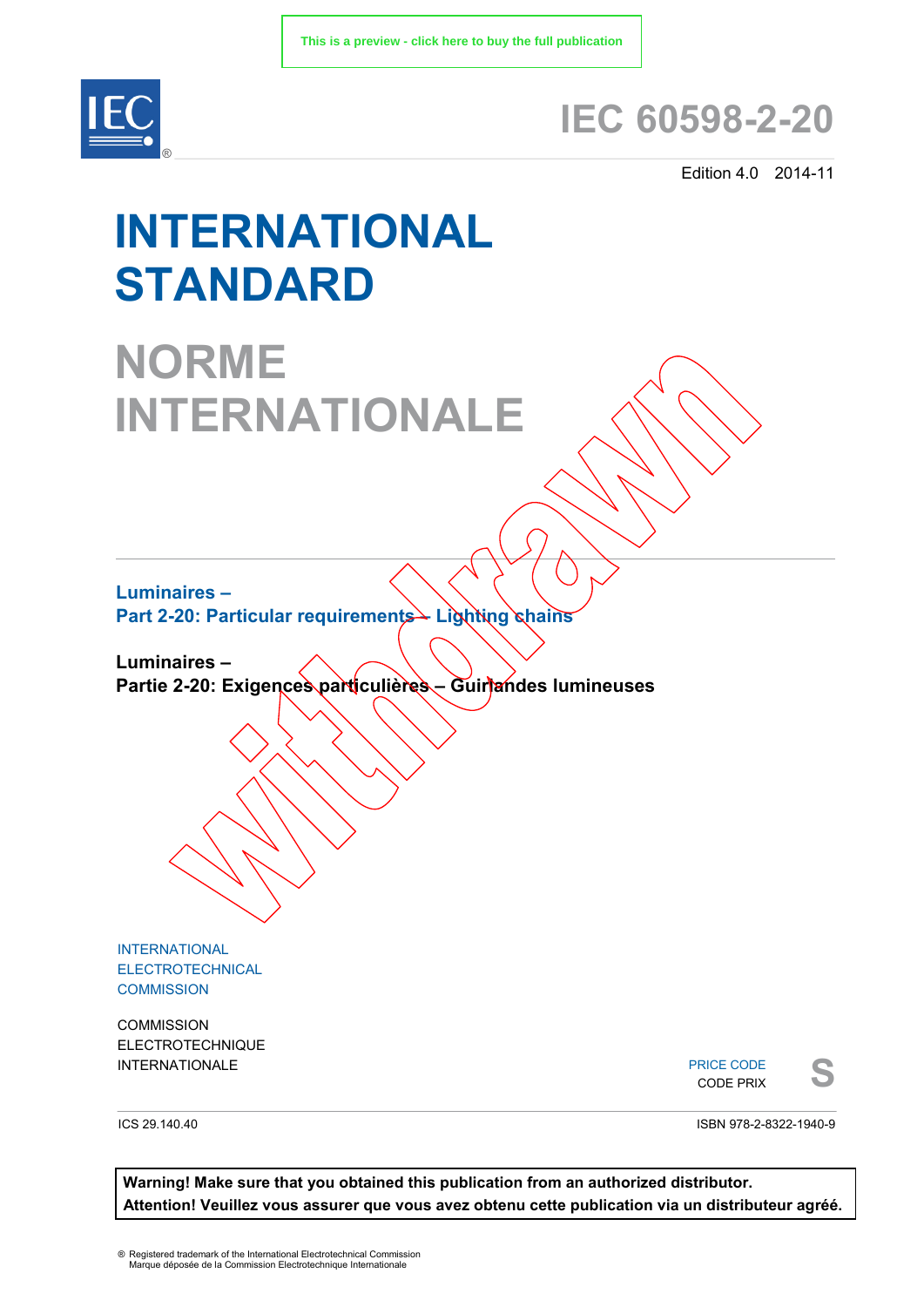$-2-$ 

IEC 60598-2-20:2014 © IEC 2014

# **CONTENTS**

| 20.1    |                       |                                                                                                            |  |
|---------|-----------------------|------------------------------------------------------------------------------------------------------------|--|
| 20.2    |                       |                                                                                                            |  |
| 20.3    |                       |                                                                                                            |  |
| 20.4    |                       |                                                                                                            |  |
| 20.5    |                       |                                                                                                            |  |
| 20.5.1  |                       |                                                                                                            |  |
| 20.5.2  |                       |                                                                                                            |  |
| 20.5.3  |                       |                                                                                                            |  |
| 20.6    |                       | <b>.</b> 8                                                                                                 |  |
| 20.6.1  |                       | $\sim$ 8                                                                                                   |  |
| 20.6.2  |                       | $\ldots \qquad \qquad \lambda$                                                                             |  |
| 20.6.3  |                       |                                                                                                            |  |
| 20.6.4  |                       |                                                                                                            |  |
| 20.7    |                       |                                                                                                            |  |
| 20.7.1  |                       | General $\ldots$ $\ldots$ $\ldots$ $\ldots$ $\ldots$ $\ldots$ $\ldots$ $\ldots$ $\ldots$ $\ldots$ $\ldots$ |  |
| 20.7.2  |                       | $\sum$ 9                                                                                                   |  |
| 20.7.3  |                       |                                                                                                            |  |
| 20.7.4  |                       | Terminals and supply connections<br>10                                                                     |  |
| 20.7.5  |                       |                                                                                                            |  |
| 20.7.6  |                       | Mechanical strength<br>Lamp bridging devices<br>Contract Live of Contract 10                               |  |
| 20.7.7  |                       |                                                                                                            |  |
| 20.7.8  |                       | Control $\mu$ nits (10<br>$L$ amp rotation $\gg$                                                           |  |
| 20.7.9  |                       |                                                                                                            |  |
| 20.7.11 | 20.7.10               |                                                                                                            |  |
| 20.8    |                       |                                                                                                            |  |
| 20.9    |                       |                                                                                                            |  |
|         |                       |                                                                                                            |  |
| 20.10   | $T$ erminals $\sim$ . |                                                                                                            |  |
| 20.11   |                       |                                                                                                            |  |
| 20.11.1 |                       |                                                                                                            |  |
|         | 20.11.2               |                                                                                                            |  |
|         | 20.11.3               |                                                                                                            |  |
|         | 20.11.4               |                                                                                                            |  |
|         | 20.11.5               |                                                                                                            |  |
| 20.12.1 |                       |                                                                                                            |  |
|         | 20.12.2               |                                                                                                            |  |
|         | 20.12.3               |                                                                                                            |  |
|         | 20.12.4               |                                                                                                            |  |
|         | 20.12.5               |                                                                                                            |  |
|         |                       |                                                                                                            |  |
| 20.13.1 |                       |                                                                                                            |  |
|         | 20.13.2               |                                                                                                            |  |
|         | 20.13.3               |                                                                                                            |  |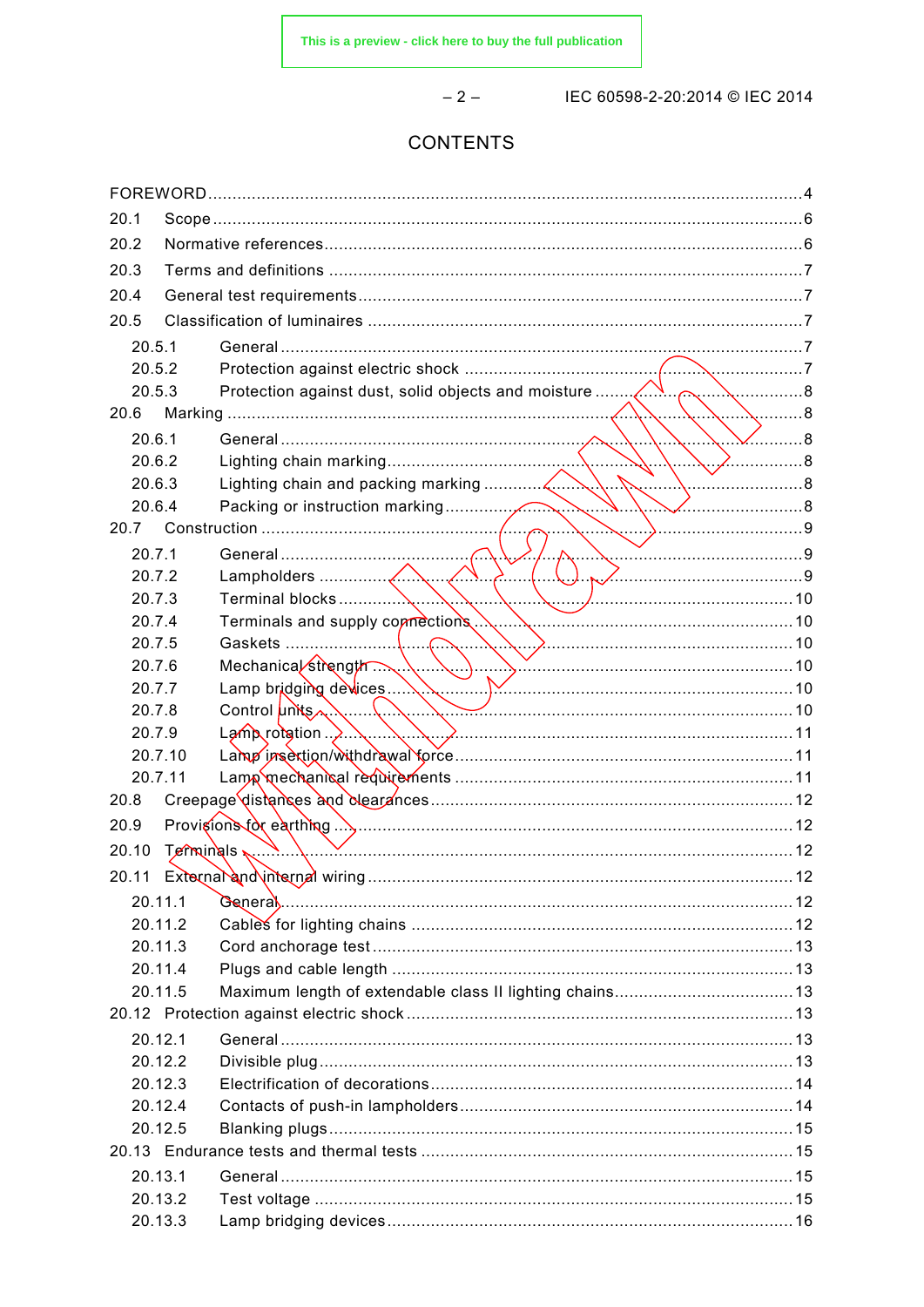IEC 60598-2-20:2014 © IEC 2014 – 3 –

| Annex A (normative) Requirements for interconnecting connectors for use in lighting |  |
|-------------------------------------------------------------------------------------|--|
|                                                                                     |  |

| Figure 1 – Example of a connector to a divisible plug for lighting chains 14 |  |  |  |
|------------------------------------------------------------------------------|--|--|--|
|------------------------------------------------------------------------------|--|--|--|

Figure 2 - Example of test device suitable for checking security of lampholder contacts .......15

Table 1 – Cables for lighting chains ....................................................................................... 12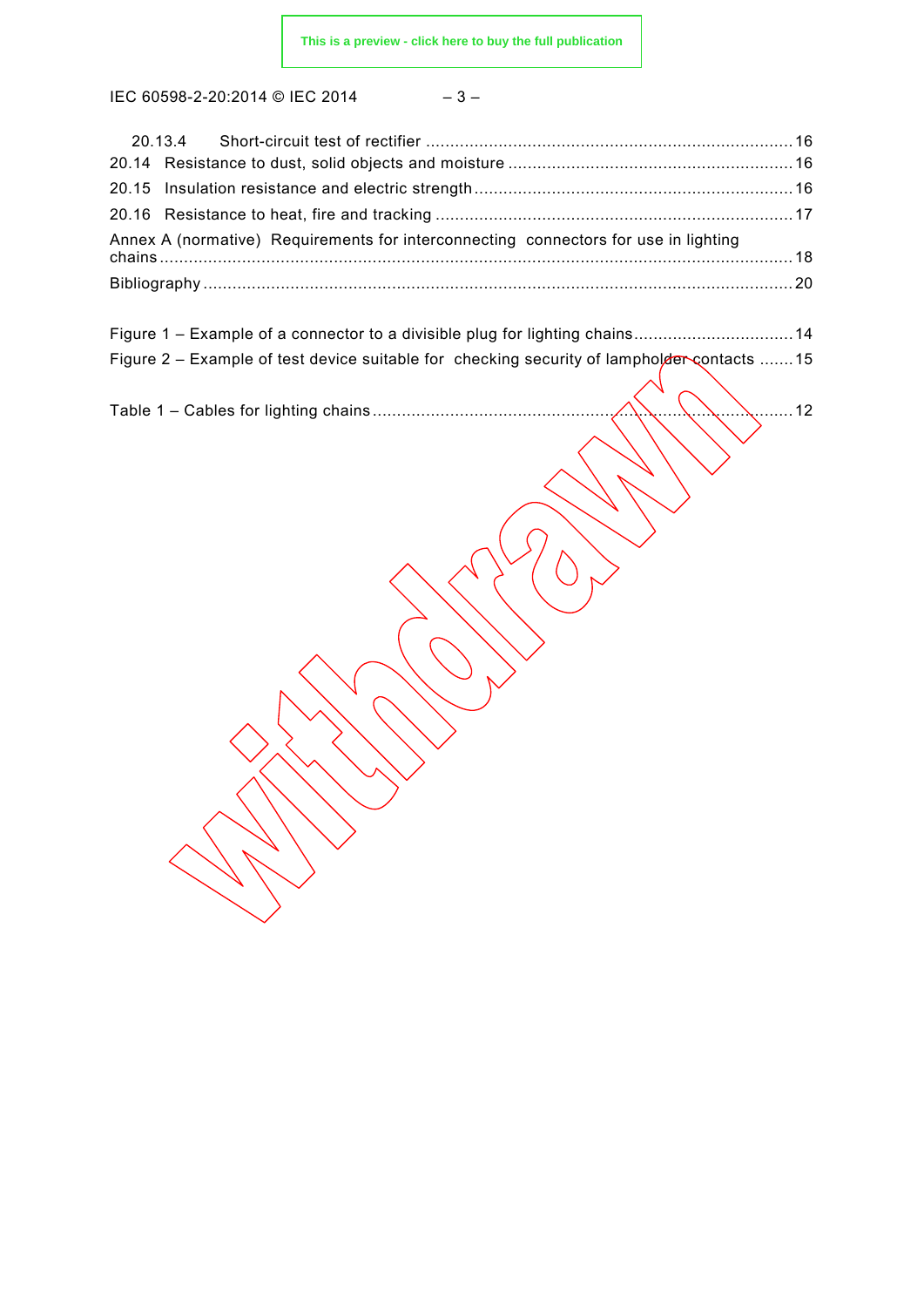**[This is a preview - click here to buy the full publication](https://webstore.iec.ch/publication/2557&preview)**

– 4 – IEC 60598-2-20:2014 © IEC 2014

#### INTERNATIONAL ELECTROTECHNICAL COMMISSION

 $\overline{\phantom{a}}$ 

#### **LUMINAIRES –**

# **Part 2-20: Particular requirements – Lighting chains**

#### FOREWORD

- <span id="page-3-0"></span>1) The International Electrotechnical Commission (IEC) is a worldwide organization for standardization comprising all national electrotechnical committees (IEC National Committees). The object of IEC is to promote international co-operation on all questions concerning standardization in the electrical and electronic fields. To this end and in addition to other activities, IEC publishes International Standards, Technical Specifications, Technical Reports, Publicly Available Specifications (PAS) and Guides (hereafter referred to as "IEC Publication(s)"). Their preparation is entrusted to technical committees;  $\frac{1}{2}$   $\mathbb{R}$   $\mathbb{R}$   $\mathbb{R}$  ational Committee interested in the subject dealt with may participate in this preparatory work. International, governmental and nongovernmental organizations liaising with the IEC also participate in this preparation. IEC collaborates closely with the International Organization for Standardization (ISO) in accordance with conditions determined by agreement between the two organizations.
- 2) The formal decisions or agreements of IEC on technical matters  $\epsilon x$ gress, as nearly as possible, an international consensus of opinion on the relevant subjects since each technical committee has representation from all interested IEC National Committees.
- 3) IEC Publications have the form of recommendations for international use and are accepted by IEC National Committees in that sense. While all reasonable efforts are made to ensure that the technical content of IEC Publications is accurate, IEC cannot be held responsible for the way in which they are used or for any misinterpretation by any end user.
- 4) In order to promote international uniformity, IEC National Committees undertake to apply IEC Publications transparently to the maximum extent possible in their national and regional publications. Any divergence between any IEC Publication and the corresponding national or regional publication shall be clearly indicated in the latter.
- 5) IEC itself does not provide any attestation of conformity. Independent certification bodies provide conformity assessment seryices and, in some areas, access to IEC marks of conformity. IEC is not responsible for any services carried out by independent certification bodies.
- 6) All users should ensure that they have the latest edition of this publication.
- 7) No liability shall attach to IEC or its directors, employees, servants or agents including individual experts and members of its technical committees and IEC National Committees for any personal injury, property damage or other damage of any nature whatsoever, whether direct or indirect, or for costs (including legal fees) and expenses anising out of the publication, use of, or reliance upon, this IEC Publication or any other IEC Publications.
- 8) Attention is drawn to the Normative references cited in this publication. Use of the referenced publications is indispensable for the correct application of this publication.
- 9) Attention is drawn to the possibility that some of the elements of this IEC Publication may be the subject of patent rights. IEC shall not be held responsible for identifying any or all such patent rights.

International Standard IEC 60598-2-20 has been prepared by subcommittee 34D: Luminaires, of IEC technical committee 34: Lamps and related equipment.

This fourth edition cancels and replaces the third edition (2010).

This edition includes the following significant technical changes with respect to the previous edition, where the requirements for rope lights (sealed lighting chains) have been removed and are now dealt with in IEC 60598-2-21.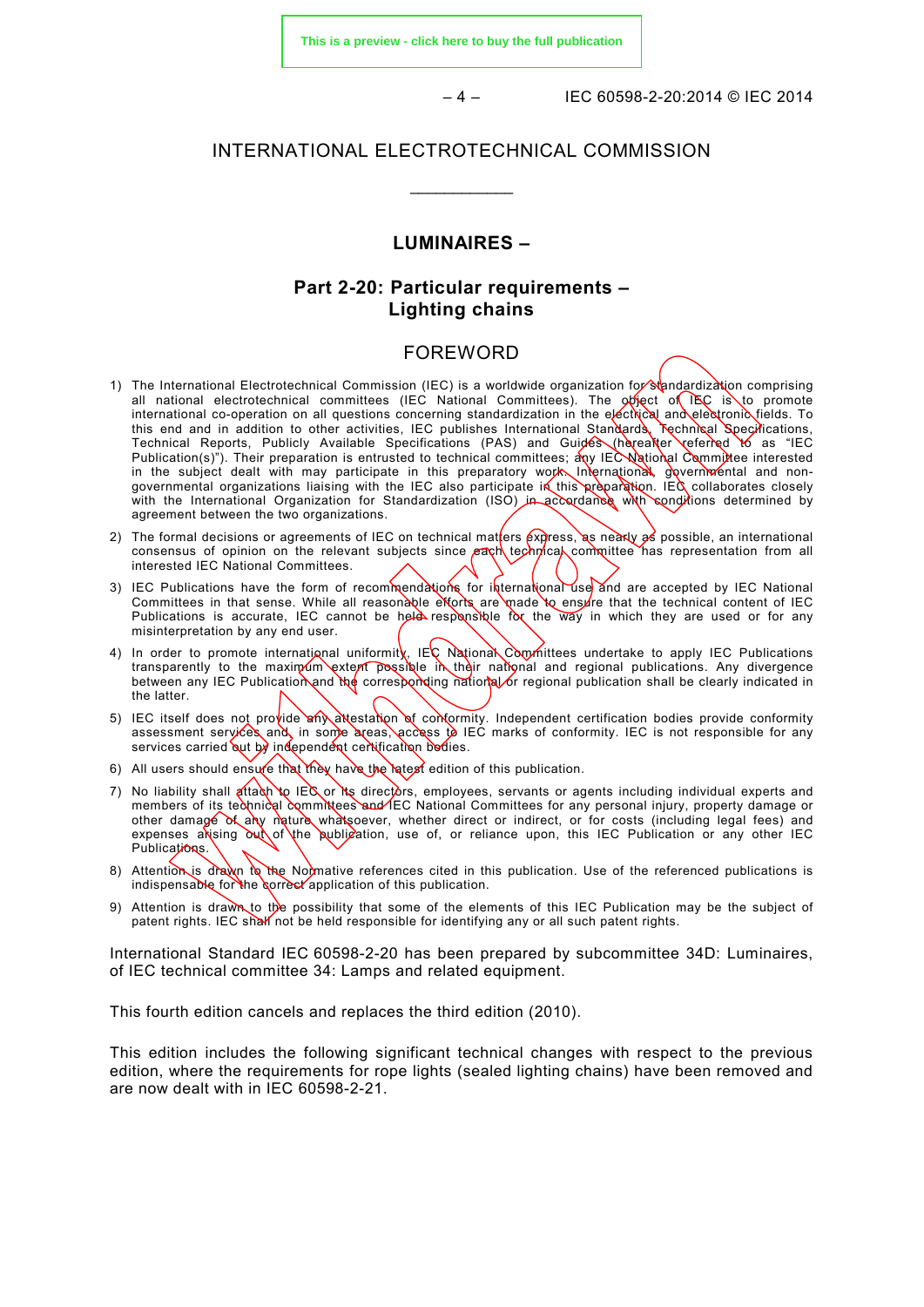IEC 60598-2-20:2014 © IEC 2014 – 5 –

The text of this standard is based on the following documents:

| <b>FDIS</b>   | Report on voting |
|---------------|------------------|
| 34D/1145/FDIS | 34D/1153/RVD     |

Full information on the voting for the approval of this standard can be found in the report on voting indicated in the above table.

This publication has been drafted in accordance with the ISO/IEC Directives, Part 2.

This standard is intended to be read in conjunction with IEC 60598-1 Luminaires - Part 1: General requirements and tests.

In this standard, the following print types are used:

- requirements: in roman type;
- *test specifications: in italic type;*
- notes: in small roman type.

A list of all the parts in the IEC 60598 series, published ander the general title *Luminaires* can be found on the IEC website.

The committee has decided that the contents of this publication will remain unchanged until the stability date indicated on the IEC web site under "http://webstore.iec.ch" in the data related to the specific publication. At this date, the publication will be

- reconfirmed,
- withdrawn,
- replaced by a revised edition, or
- amended.

The contents of the Corrigendum Lot December 2016 have been included in this copy.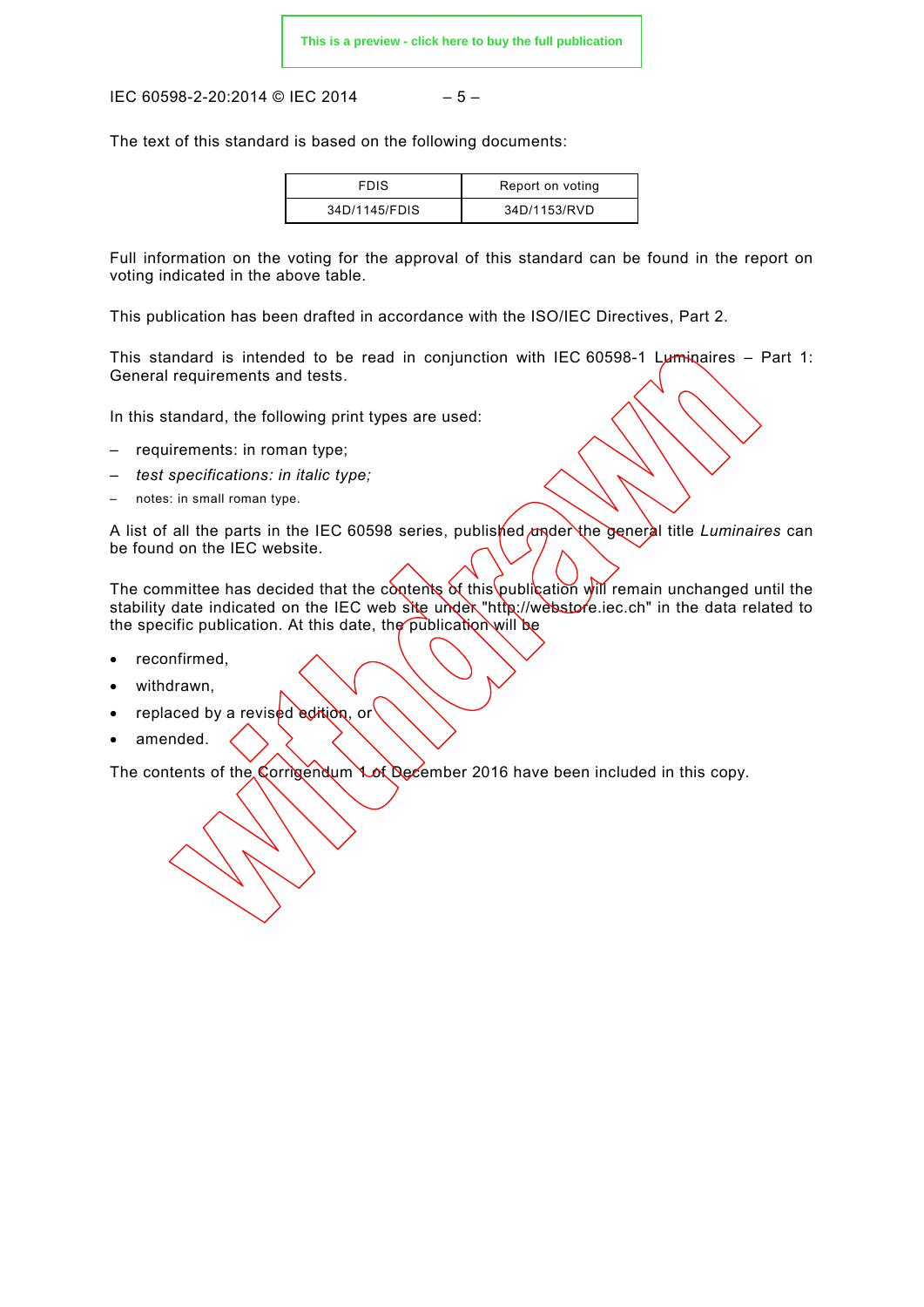– 6 – IEC 60598-2-20:2014 © IEC 2014

#### **LUMINAIRES –**

## **Part 2-20: Particular requirements – Lighting chains**

#### <span id="page-5-0"></span>**20.1 Scope**

This part of IEC 60598 specifies requirements for lighting chains fitted with series, parallel or a combination of series/parallel connected light sources for use either indoors or outdoors on supply voltages not exceeding 250 V.

For combinations where rope lights (also known as sealed lighting chains) are included, see IEC 60598-2-21.

Lighting chains provided with fixed or detachable attachments  $e, g$ .  $\alpha$  hamental or decorative, are considered to be covered by this standard.

For lighting chains fitted with lampholders of the  $p\psi$ sh-in type, the appropriate requirements of this standard applies.

NOTE 1 A Christmas tree lighting chain is an example of a lighting chain fitted with series or series/parallel connected lamps. A chain for illuminating ski-tracks or promenades is an example of a lighting chain fitted with parallel connected lamps.

For lighting chains with non-standardised lamps (e.g. lamps of the push-in type) the lamps are regarded as a part of the lighting chain and consequently included in the testing.

NOTE 2 For products where the lighting chain is permanently fixed to a frame or pre-lit Christmas tree the relevant clauses of IEC 60598-2-4 and/or IEC 60598-2-7 can also apply.

NOTE 3 In some countries the term "strings" is used instead of "chains".

NOTE 4 Candlestick luminaries are tested according to IEC 60598-2-4.

# <span id="page-5-1"></span>**20.2 Normative references**

The following documents, in whole or in part, are normatively referenced in this document and are indispensable for its application. For dated references, only the edition cited applies. For undated references, the latest edition of the referenced document (including any amendments) applies.

IEC 60227-5:2011, *Polyvinyl chloride insulated cables of rated voltages up to and including 450/750 V – Part 5: Flexible cables (cords)*

IEC 60238, *Edison screw lampholders*

IEC 60245-4:2011, *Rubber insulated cables – Rated voltages up to and including 450/750 V – Part 4: Cords and flexible cables*

IEC 60320 (all parts), *Appliance couplers for household and similar general purposes*

IEC 60529, *Degrees of protection provided by enclosures (IP Code)*

IEC 60598-1, *Luminaires – Part 1: General requirements and tests*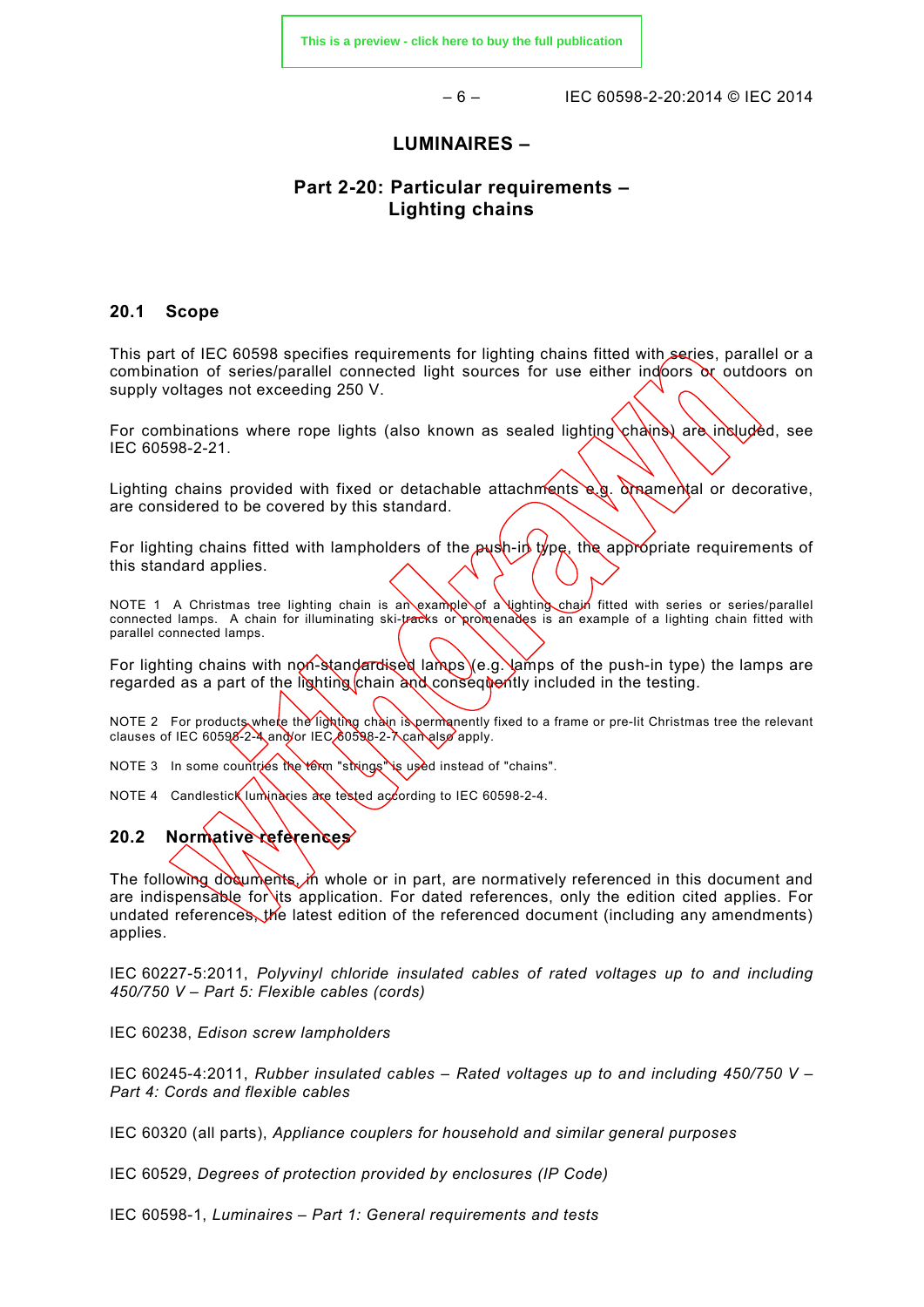IEC 60598-2-20:2014 © IEC 2014 – 7 –

IEC 60906 (all parts), *IEC System of plugs and socket-outlets for household and similar purposes*

IEC 61184, *Bayonet lampholders*

**sealed lighting chain** 

<span id="page-6-4"></span><span id="page-6-3"></span><span id="page-6-2"></span><span id="page-6-1"></span> $N$  to entry: Covered by IEC 60598-2-21.

IEC 61347-2-11, *Lamp controlgear – Part 2-11: Particular requirements for miscellaneous electronic circuits used with luminaires*

IEC 61347-2-13, *Lamp controlgear – Part 2-13: Particular requirements for d.c. or a.c. supplied electronic controlgear for LED modules*

IEC 61984:2008, *Connectors – Safety requirements and tests*

<span id="page-6-0"></span>ISO 4046-4:2002, Paper, board, pulps and related terms – Vocabulary – Rart 4: Raper and *board grades and converted products*

For the purpose of the terms and definitions given in  $\mathcal{L}(\mathcal{A})$ 

luminaire comprising an assembly of series-connected lamps, parallel-connected lamps or

 $\mathcal{N} \subset \mathcal{N}$  to entry with non-standardised lamps (e.g. lamps are lamps are lamps are lamps are lamps are lamps are lamps are lamps are lamps are lamps are lamps are lamps are lamps are lamps are lamps are lamps are l

lighting chain with non-replaceable light sources enclosed in a rigid or flexible insulating insulating insulating  $\mathcal{L}(\mathbf{r})$ 

 $\mathcal{L}(\mathcal{A})$  to entry and removal lamps are regarded as part of the lamps are regarded as part of the chains are regarded as part of the chains are regarded as part of the chain. In the chain  $\mathcal{L}(\mathcal{A})$ 

Note 3 to entry: A lighting chain may incorporate control devices (e.g. flasher units, see 20.7.8).

Note 4 to entry: Unless otherwise stated, references to lamps within this standard also refer to LEDs.

series and interconnected lamps and interconnecting interconnections  $\mathcal{L}(\mathcal{A})$ 

translucent pipe or tube, sealed at the ends, with or with or with or with or with or with or with or with or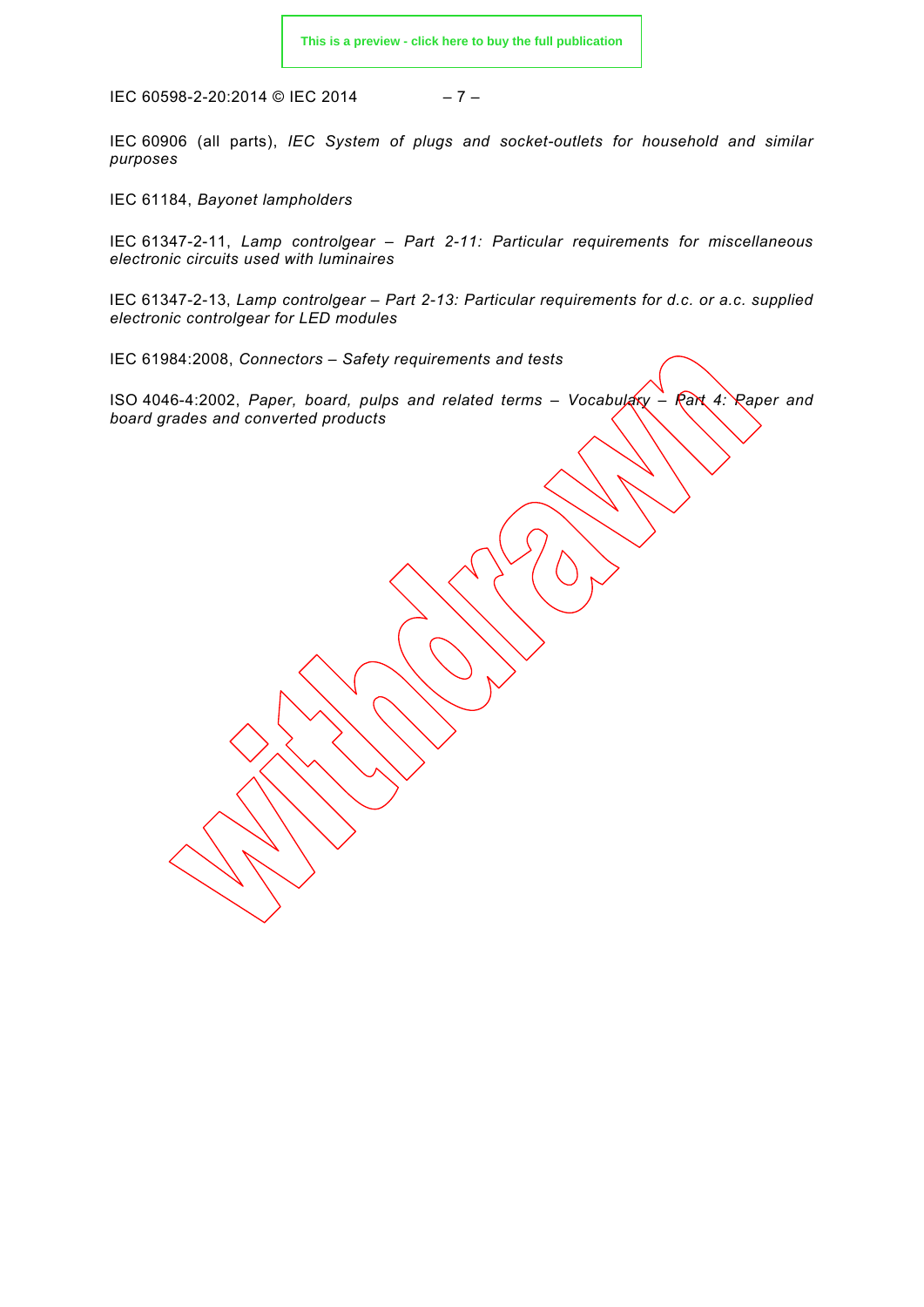$-22-$ 

IEC 60598-2-20:2014 © IEC 2014

# SOMMAIRE

| AVANT-PROPOS     |                                                                              |    |  |
|------------------|------------------------------------------------------------------------------|----|--|
| 20.1             |                                                                              |    |  |
| 20.2             |                                                                              |    |  |
| 20.3             |                                                                              |    |  |
| 20.4             |                                                                              |    |  |
| 20.5             |                                                                              |    |  |
| 20.5.1           |                                                                              |    |  |
| 20.5.2           |                                                                              |    |  |
| 20.5.3           | Protection contre la poussière, les particules solides et l'humidité 28      |    |  |
| 20.6             | $\frac{1}{2}$ 28                                                             |    |  |
| 20.6.1           | /28                                                                          |    |  |
| 20.6.2           |                                                                              |    |  |
| 20.6.3           | Marquage de la guirlande lumineuse et de l'emballage\\minidentialminidations |    |  |
| 20.6.4           | $\sim$ 28                                                                    |    |  |
| 20.7             |                                                                              |    |  |
| 20.7.1           |                                                                              |    |  |
| 20.7.2           | $\lambda$ 30                                                                 |    |  |
| 20.7.3           |                                                                              |    |  |
| 20.7.4           |                                                                              |    |  |
| 20.7.5           |                                                                              |    |  |
| 20.7.6<br>20.7.7 |                                                                              |    |  |
| 20.7.8           |                                                                              |    |  |
| 20.7.9           |                                                                              |    |  |
| 20.7.10          |                                                                              |    |  |
| 20.7.11          |                                                                              |    |  |
| 20.8             |                                                                              |    |  |
| 20.9             |                                                                              |    |  |
| 20.10            | $\beta$ okneg                                                                |    |  |
| 20.11            |                                                                              | 32 |  |
| 20.11.1          |                                                                              |    |  |
| 20.11.2          |                                                                              |    |  |
| 20.11.3          |                                                                              |    |  |
| 20.11.4          |                                                                              |    |  |
| 20.11.5          | Longueur maximale des guirlandes lumineuses de classe II extensibles34       |    |  |
| 20.12            |                                                                              |    |  |
| 20.12.1          |                                                                              |    |  |
| 20.12.2          |                                                                              |    |  |
| 20.12.3          |                                                                              |    |  |
| 20.12.4          |                                                                              |    |  |
| 20.12.5          |                                                                              |    |  |
| 20.13            |                                                                              |    |  |
| 20.13.1          |                                                                              |    |  |
| 20.13.2          |                                                                              |    |  |
| 20.13.3          |                                                                              |    |  |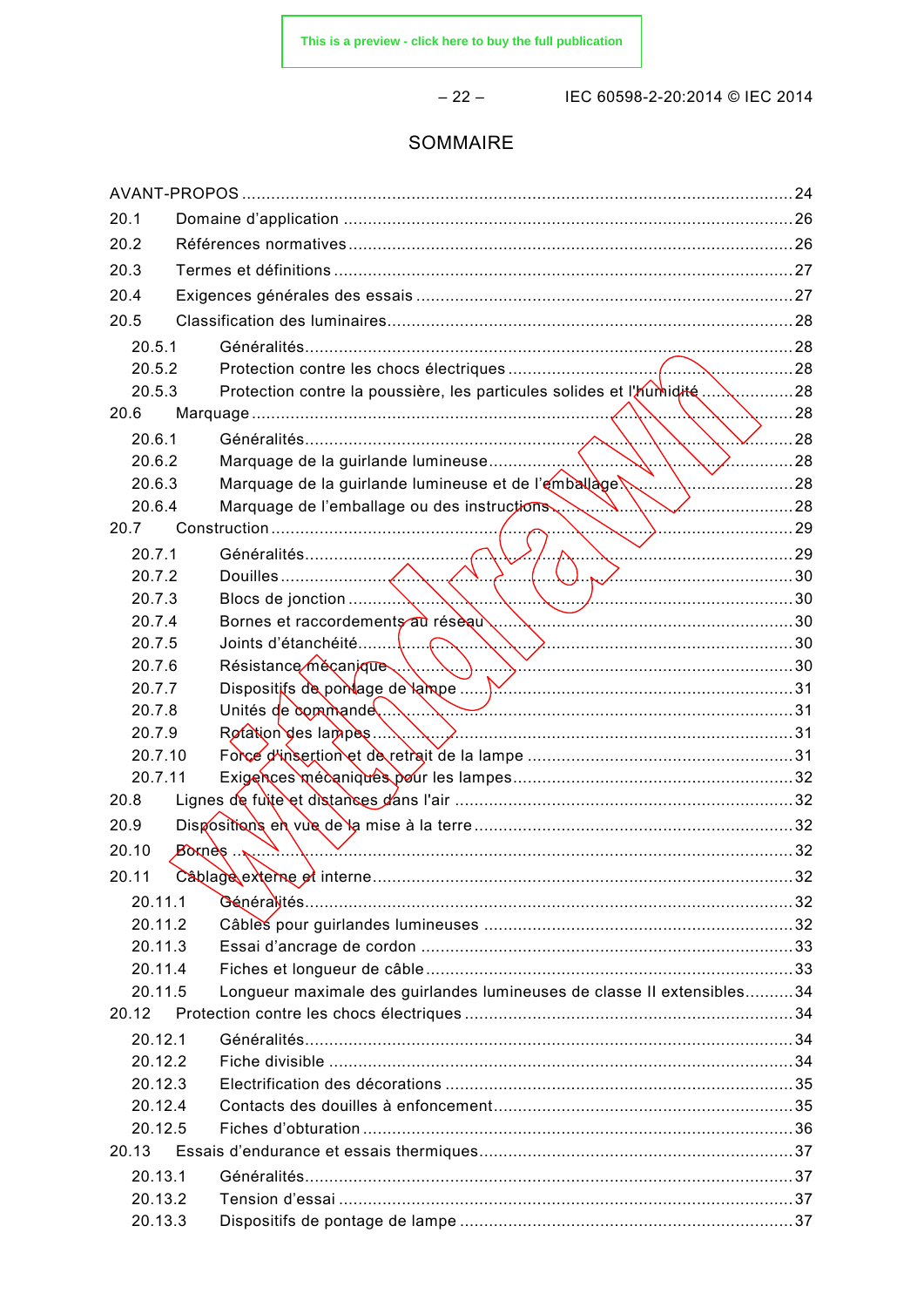IEC 60598-2-20:2014 © IEC 2014 - 23 -

| 20.14 Résistance à la poussière, aux particules solides et à l'humidité 38         |  |
|------------------------------------------------------------------------------------|--|
|                                                                                    |  |
| 20.16 Résistance à la chaleur, au feu et aux courants de cheminement38             |  |
| Annexe A (normative) Exigences relatives aux connecteurs d'interconnexion utilisés |  |
|                                                                                    |  |

| Figure 1 – Exemple d'un connecteur pour fiche divisible de guirlandes lumineuses 34   |  |
|---------------------------------------------------------------------------------------|--|
| Figure 2 - Exemple d'un dispositif d'essai convenable pour le contrôle de la séqurité |  |
|                                                                                       |  |

Tableau 1 – Câbles pour guirlandes lumineuses ....................................................................33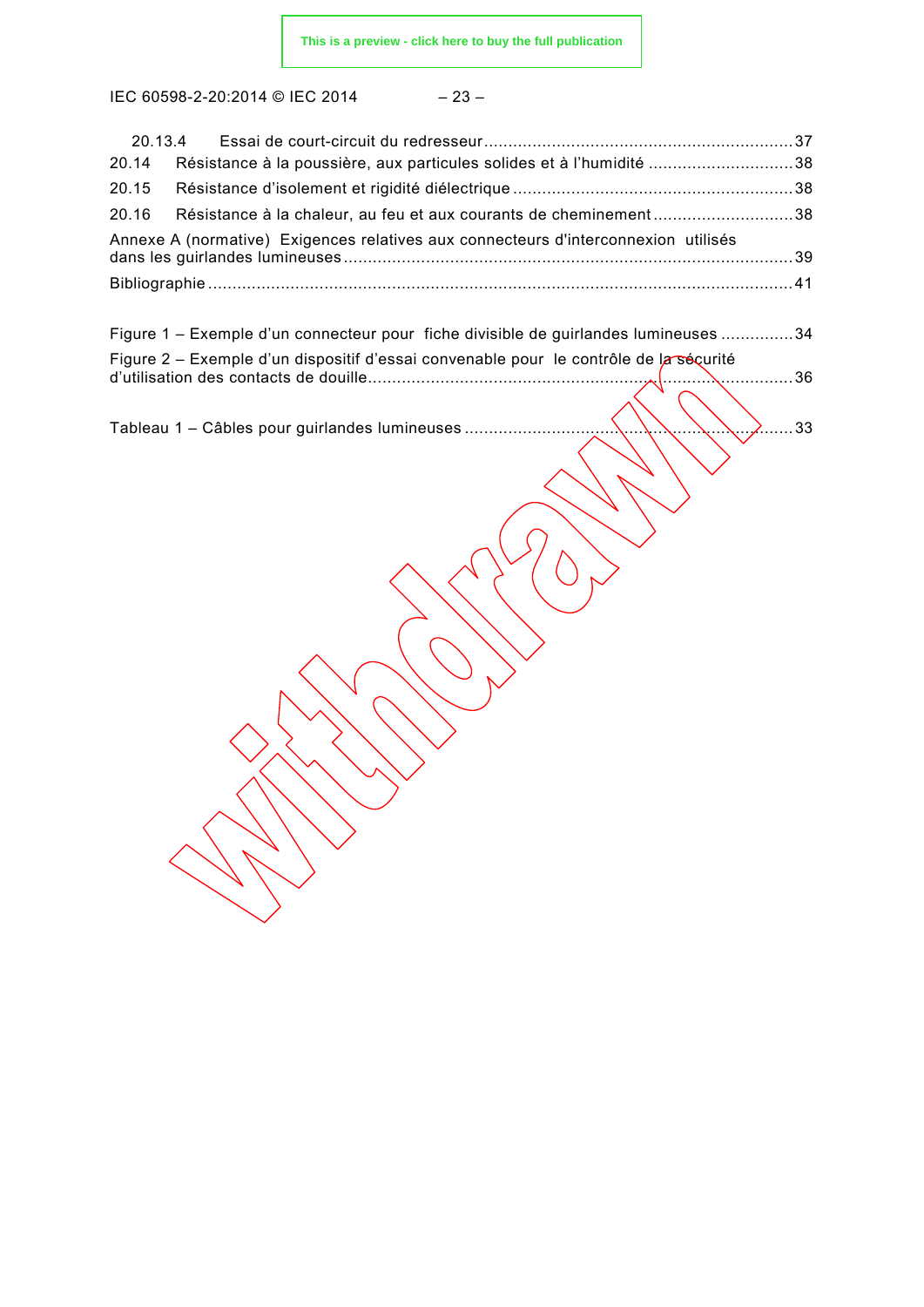**[This is a preview - click here to buy the full publication](https://webstore.iec.ch/publication/2557&preview)**

– 24 – IEC 60598-2-20:2014 © IEC 2014

#### COMMISSION ÉLECTROTECHNIQUE INTERNATIONALE

 $\overline{\phantom{a}}$ 

#### **LUMINAIRES –**

# **Partie 2-20: Exigences particulières – Guirlandes lumineuses**

#### AVANT-PROPOS

- <span id="page-9-0"></span>1) La Commission Electrotechnique Internationale (IEC) est une organisation mondiale de normalisation composée de l'ensemble des comités électrotechniques nationaux (Comités nationaux de l'EC). L'IEC a pour objet de favoriser la coopération internationale pour toutes les questions de normalisation dans les domaines de l'électricité et de l'électronique. A cet effet, l'IEC – entre autres activités – publie des Normes internationales, des Spécifications techniques, des Rapports techniques, des Spécifications accessibles au public (PAS) et des Guides (ci-après dénommés "Publication(s) de l'IEC"). Leur élaboration est confiée à des comités d'études, aux travaux desquels tout Comité national intéressé par le sujet traité peut participer. Les organisations internationales, gouvernementales et non gouvernementales, en liaison avèc l'NEC, participent également aux travaux. L'IEC collabore étroitement avec l'Organisation Internationale de Normalisation (ISO), selon des conditions fixées par accord entre les deux organisations.
- 2) Les décisions ou accords officiels de l'IEC concernant les questions techniques représentent, dans la mesure du possible, un accord international sur les sujets étudiés, étant/donné que les Comités nationaux de l'IEC intéressés sont représentés dans chaque comité d'études.
- 3) Les Publications de l'IEC se présentent sous la forme de recommandations internationales et sont agréées comme telles par les Comités nationaux de l'IEC. Tous les efforts raisonnables sont entrepris afin que l'IEC s'assure de l'exactitude du contenu technique de ses publications; l'IEC ne peut pas être tenue responsable de l'éventuelle mauvaise utilisation ou interprététion qui en est taite par un quelconque utilisateur final.
- 4) Dans le but d'encourager l'uniformité internationale, les Comités nationaux de l'IEC s'engagent, dans toute la mesure possible, à appliquer de façon transparente les Publications de l'IEC dans leurs publications nationales et régionales. Toutes divergences entre toutes Publications de l'IEC et toutes publications nationales ou régionales correspondantes doivent être indiquées en termes clairs dans ces dernières.
- 5) L'IEC elle-même ne fournit aucune attestation de conformité. Des organismes de certification indépendants fournissent des services d'évaluation de conformité et, dans certains secteurs, accèdent aux marques de conformité de l'IEC. L'IEC n'est responsable d'aucun des services effectués par les organismes de certification indépendants.
- 6) Tous les utilisateurs doivent s'assurer qu'ils, sont en possession de la dernière édition de cette publication.
- 7) Aucune responsabilité ne doit être imputée à l'IEC, à ses administrateurs, employés, auxiliaires ou mandataires, y compris ses experts particuliers et les membres de ses comités d'études et des Comités nationaux de l'IEC, pour tout préjudice causé en cas de dommages corporels et matériels, ou de tout autre dommage de quelque nature gue ce soit, directe ou indirecte, ou pour supporter les coûts (y compris les frais de justice) et les dépenses découlant de la publication ou de l'utilisation de cette Publication de l'IEC ou de toute autre Publication de l'EC, ou au crédit qui lui est accordé.
- 8) L'attention est attirée sur les références normatives citées dans cette publication. L'utilisation de publications référencées est obligatoire pour une application correcte de la présente publication.
- 9) L'attention est attirée sur le fait que certains des éléments de la présente Publication de l'IEC peuvent faire l'objet de droits de brevet. L'IEC ne saurait être tenue pour responsable de ne pas avoir identifié de tels droits de brevets et de ne pas avoir signalé leur existence.

La Norme internationale IEC 60598-2-20 a été établie par le sous-comité 34D: Luminaires, du comité d'études 34 de l'IEC: Lampes et équipements associés.

Cette quatrième édition annule et remplace la troisième édition (2010).

Cette édition inclut les modifications techniques majeures suivantes par rapport à l'édition précédente. La principale modification est le retrait des exigences concernant les cordons lumineux (guirlandes lumineuses scellées), ces exigences étant à présent traitées dans l'IEC 60598-2-21.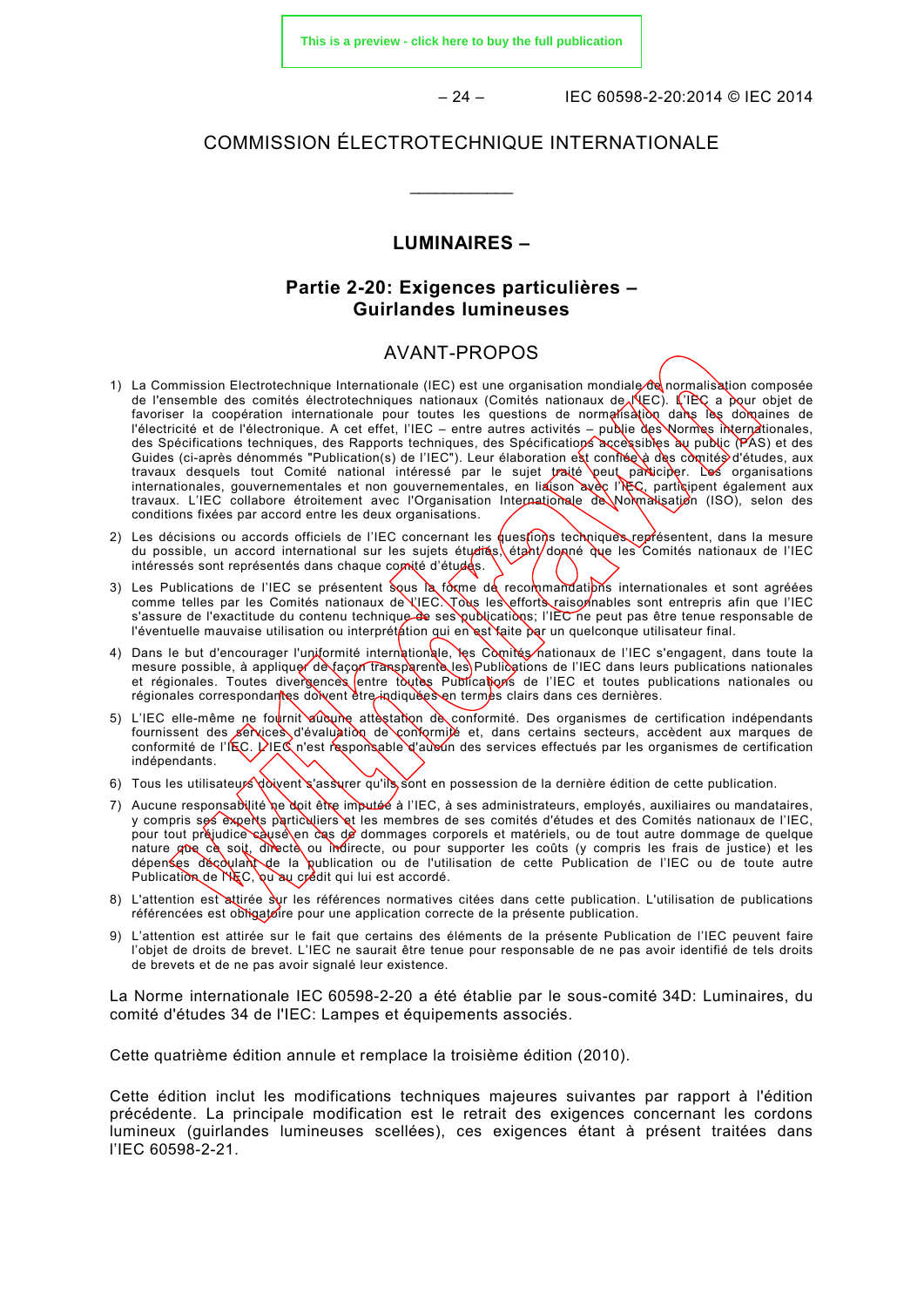IEC 60598-2-20:2014 © IEC 2014 – 25 –

Le texte de cette norme est issu des documents suivants:

| <b>FDIS</b>   | Rapport de vote |  |
|---------------|-----------------|--|
| 34D/1145/FDIS | 34D/1153/RVD    |  |

Le rapport de vote indiqué dans le tableau ci-dessus donne toute information sur le vote ayant abouti à l'approbation de cette norme.

Cette publication a été rédigée selon les Directives ISO/IEC, Partie 2.

Cette norme doit être lue conjointement avec l'IEC 60598-1 Luminaires - Partie 1: Exigences générales et essais.

Dans la présente norme, les caractères d'imprimerie suivants sont utilisés

- exigences: caractères romains.
- *modalités d'essais: caractères italiques*.
- notes: petits caractères romains.

Une liste de toutes les parties de la série IEC 60598/publiées sous le titre général *Luminaires*, peut être consultée sur le site web de l'IEC.

Le comité a décidé que le contenu de cette publication ne sera pas modifié avant la date de stabilité indiquée sur le site web de l'IEC sous "http://webstore.iec.ch" dans les données relatives à la publication recherchée. A cette date, la publication sera

- reconduite,
- supprimée,
- remplacée par une édition révisée, ou
- amendée.

Le contenu du Corrigendum 1 de décémbre 2016 a été pris en considération dans cet exemplaire.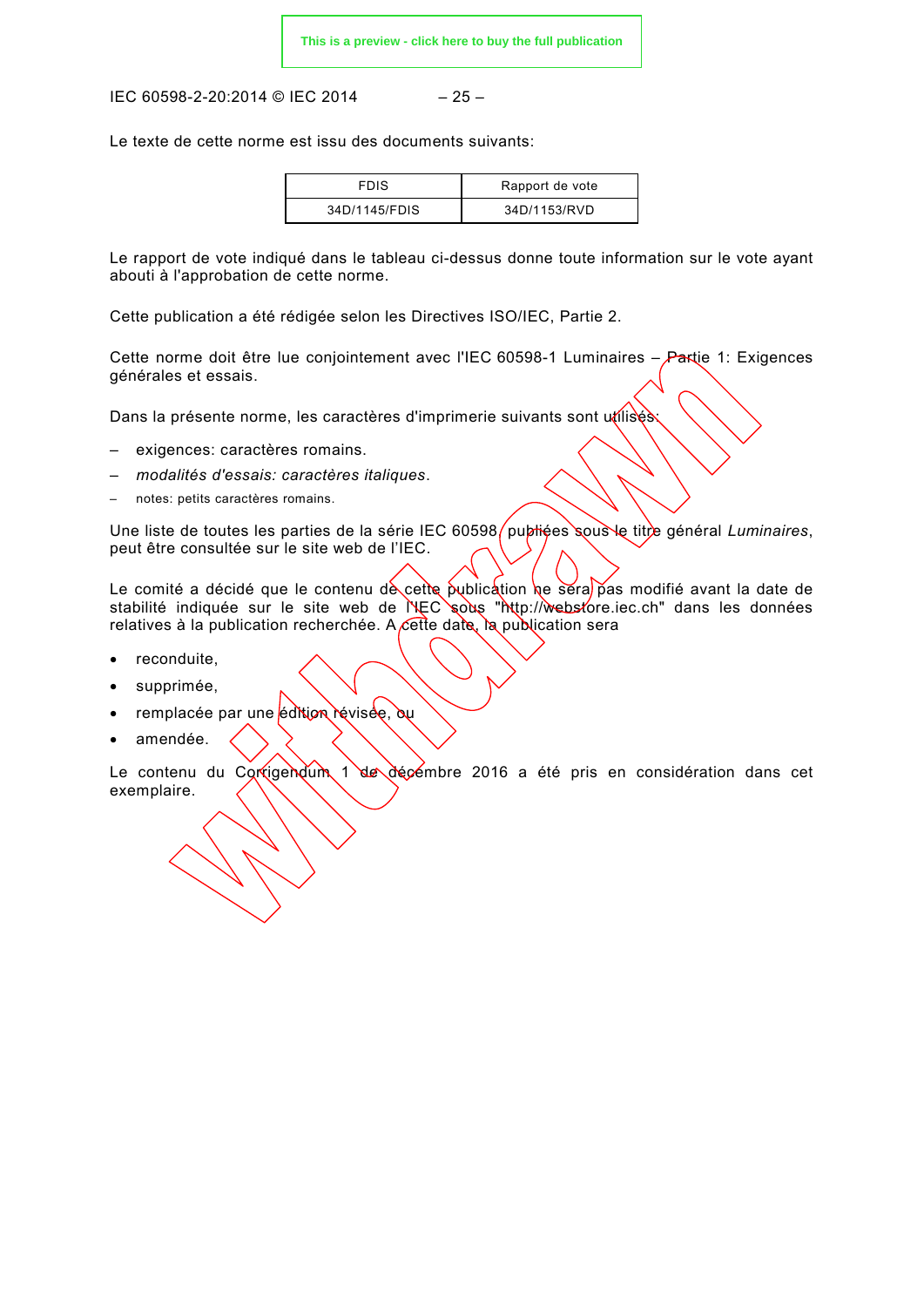$-26 -$  IEC 60598-2-20:2014 © IEC 2014

#### **LUMINAIRES –**

#### **Partie 2-20: Exigences particulières – Guirlandes lumineuses**

#### <span id="page-11-0"></span>**20.1 Domaine d'application**

La présente partie de l'IEC 60598 spécifie les exigences applicables aux guirlandes lumineuses munies de sources lumineuses montées en série, en parallèlé ou en combinaison série/parallèle pour emploi à l'intérieur ou à l'extérieur, pour des tensions d'alimentation ne dépassant pas 250 V.

Pour les combinaisons contenant des cordons lumineux (également appelés guirlandes lumineuses scellées), voir l'IEC 60598-2-21.

Les guirlandes lumineuses dotées de fixations per $m$ anentes ou amoviblés, par exemple ornementales ou décoratives, sont considérées comme couvertes par la présente norme.

Les exigences appropriées de cette norme sont applicables aux guirlandes lumineuses équipées de douilles du type à enfoncement.

NOTE 1 Les guirlandes lumineuses pour arbres de Noël sont des exemples de guirlandes munies de lampes montées en série ou en combinaison série/parallèle. Les guirlandes pour illumination des pistes de ski ou des allées de promenade sont des exemples de guirlandes avec lampes móntées en parallèle.

Dans le cas des guirlandes lumineuses munies de lampes non normalisées (des lampes à introduction par pression par exemple), les lampes sont considérées comme étant une partie de la guirlande lumineuse et par conséquent incluses dans les essais.

NOTE 2 Pour les produits dans lesquels la guirlande lumineuse est fixée de manière permanente à un bâti ou à un arbre de Noël pré-éclairé, les articles concernés de l'IEC 60598-2-4 et/ou de l'IEC 60598-2-7 peuvent également s'appliquer.

NOTE 3 Cette pote s'applique à la langue anglaise seulement.

NOTE 4 Les luminaires de type chandelier sont soumis à essai selon l'IEC 60598-2-4.

# <span id="page-11-1"></span>**20.2 Références normatives**

Les documents suivants sont cités en référence de manière normative, en intégralité ou en partie, dans le présent document et sont indispensables pour son application. Pour les références datées, seule l'édition citée s'applique. Pour les références non datées, la dernière édition du document de référence s'applique (y compris les éventuels amendements).

IEC 60227-5:2011, *Conducteurs et câbles isolés au polychlorure de vinyle, de tension nominale au plus égale à 450/750 V – Partie 5: Câbles souples*

IEC 60238, *Douilles à vis Edison pour lampes*

IEC 60245-4:2011, *Conducteurs et câbles isolés au caoutchouc – Tension assignée au plus égale à 450/750 V– Partie 4: Câbles souples*

IEC 60320 (toutes les parties), *Connecteurs pour usages domestiques et usages généraux analogues*